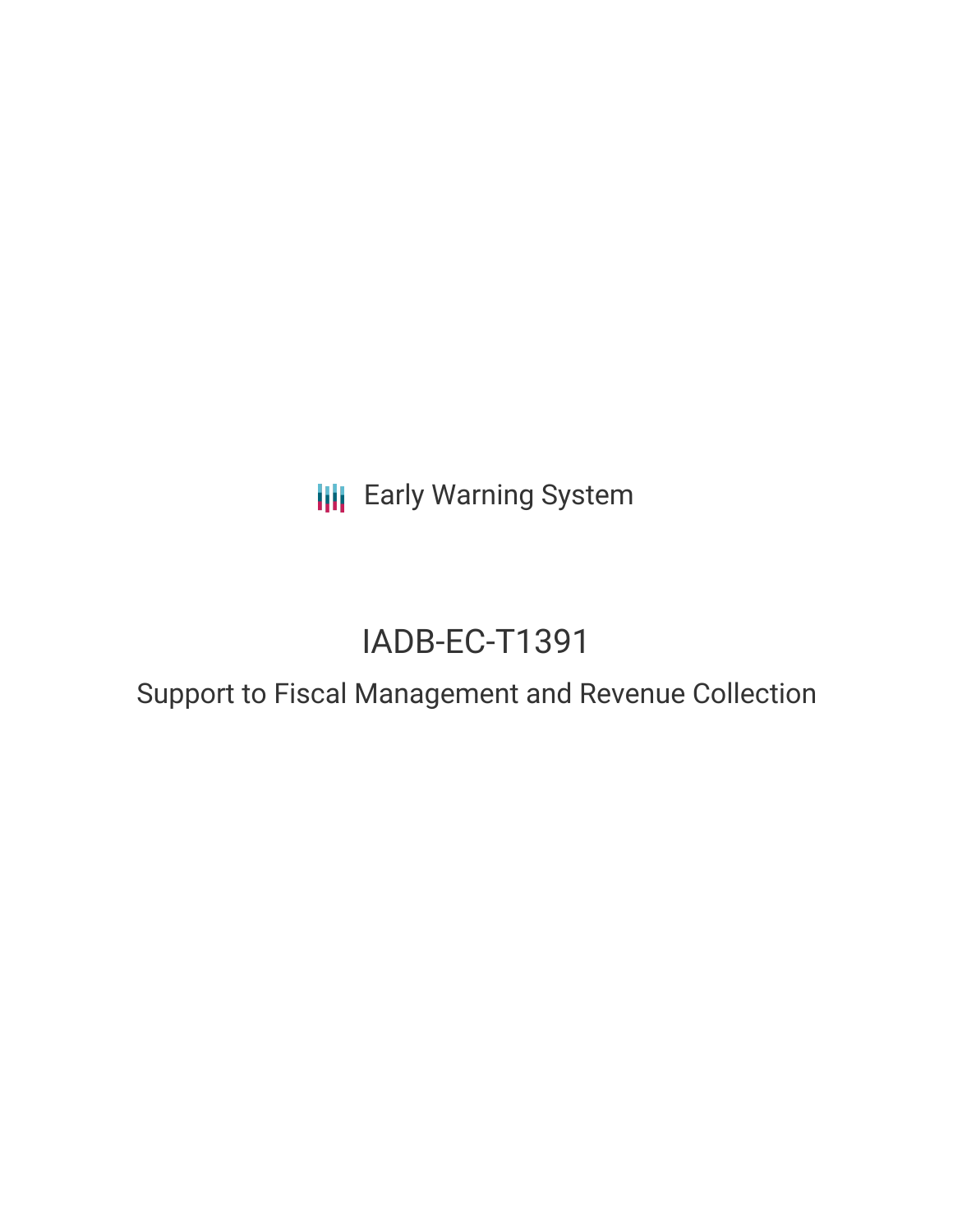

## **Quick Facts**

| <b>Countries</b>               | Ecuador                                |
|--------------------------------|----------------------------------------|
| <b>Financial Institutions</b>  | Inter-American Development Bank (IADB) |
| <b>Status</b>                  | Active                                 |
| <b>Bank Risk Rating</b>        | U                                      |
| <b>Voting Date</b>             | 2018-12-06                             |
| <b>Borrower</b>                | Government of Ecuador                  |
| <b>Sectors</b>                 | Finance, Law and Government            |
| <b>Investment Type(s)</b>      | Grant                                  |
| <b>Investment Amount (USD)</b> | $$0.18$ million                        |
| <b>Project Cost (USD)</b>      | $$0.18$ million                        |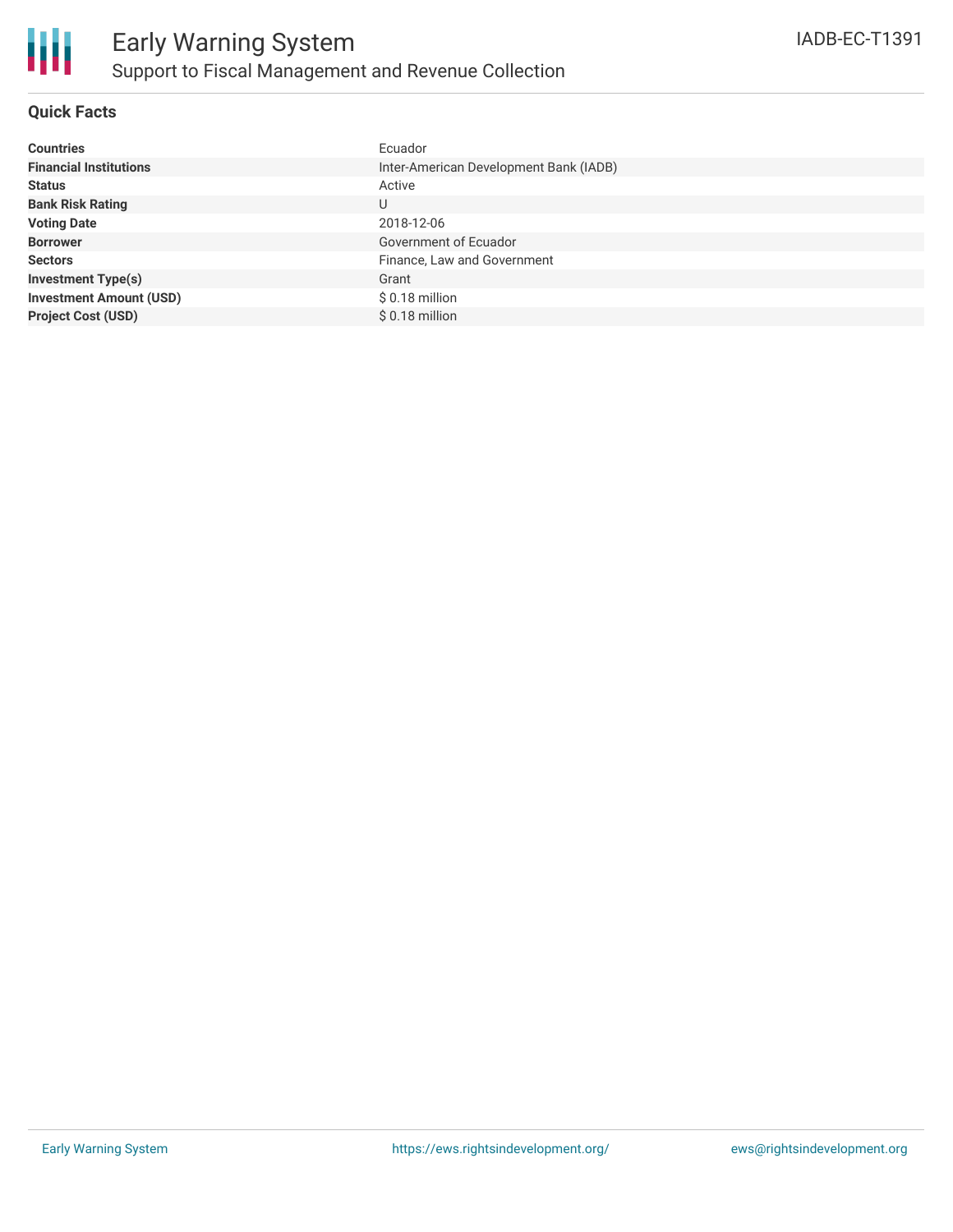

## **Project Description**

According to the bank, the objective of this Technical Cooperation (TC) is to assist in the strengthening of tax collection in Ecuador, and thus contribute to the creation of fiscal space: a) It will support the application of new technologies to improve the tax administration of Ecuador that will help to tackle tax avoidance and evasion; b) It will support the design of efficiency improvements on strategic aspects of tax management, including passive collection management, tax return and coercive collection systems; and c) It will support Ecuador's efforts to improve transparency and exchange of information for fiscal purposes through the Global Forum.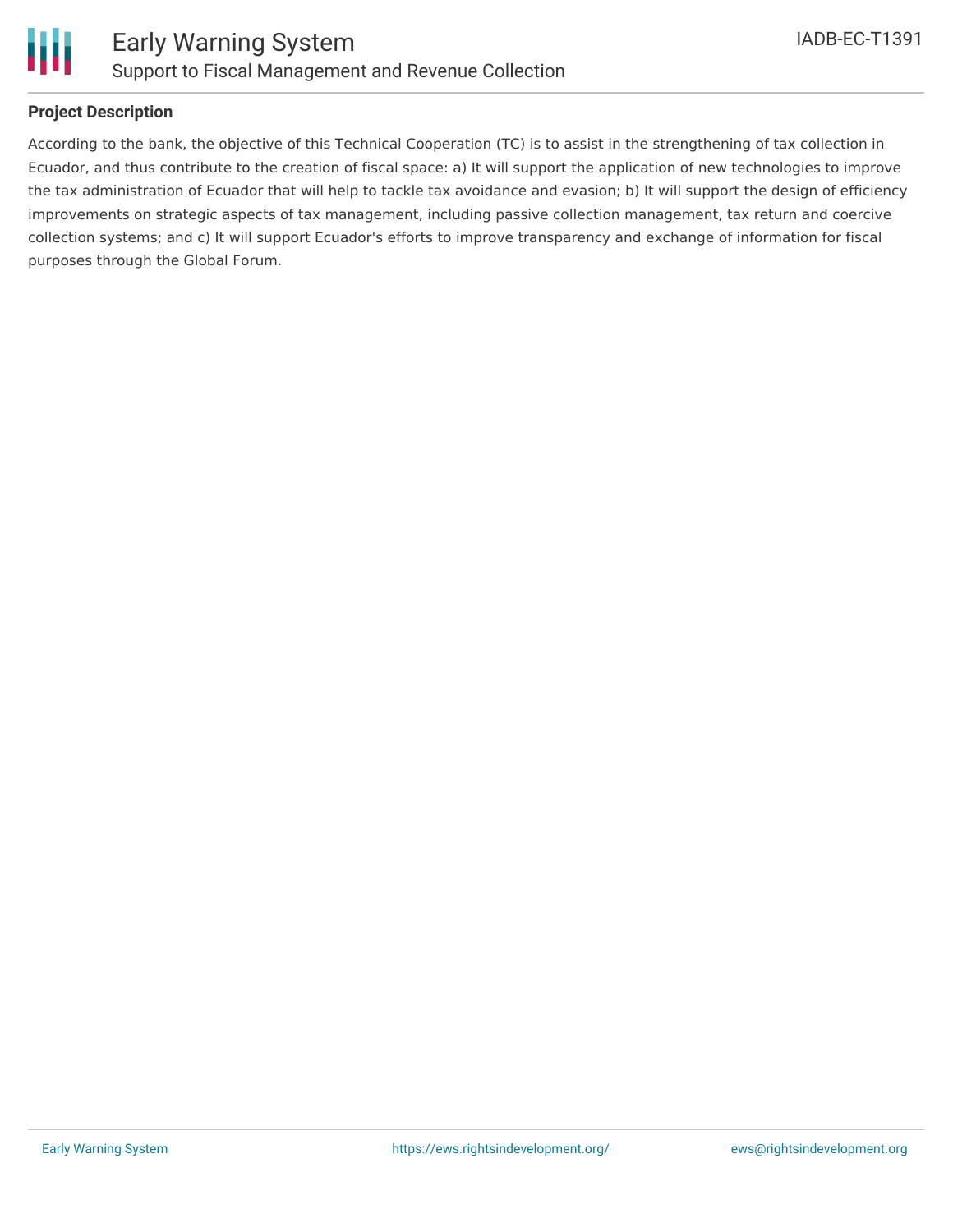

## **Investment Description**

• Inter-American Development Bank (IADB)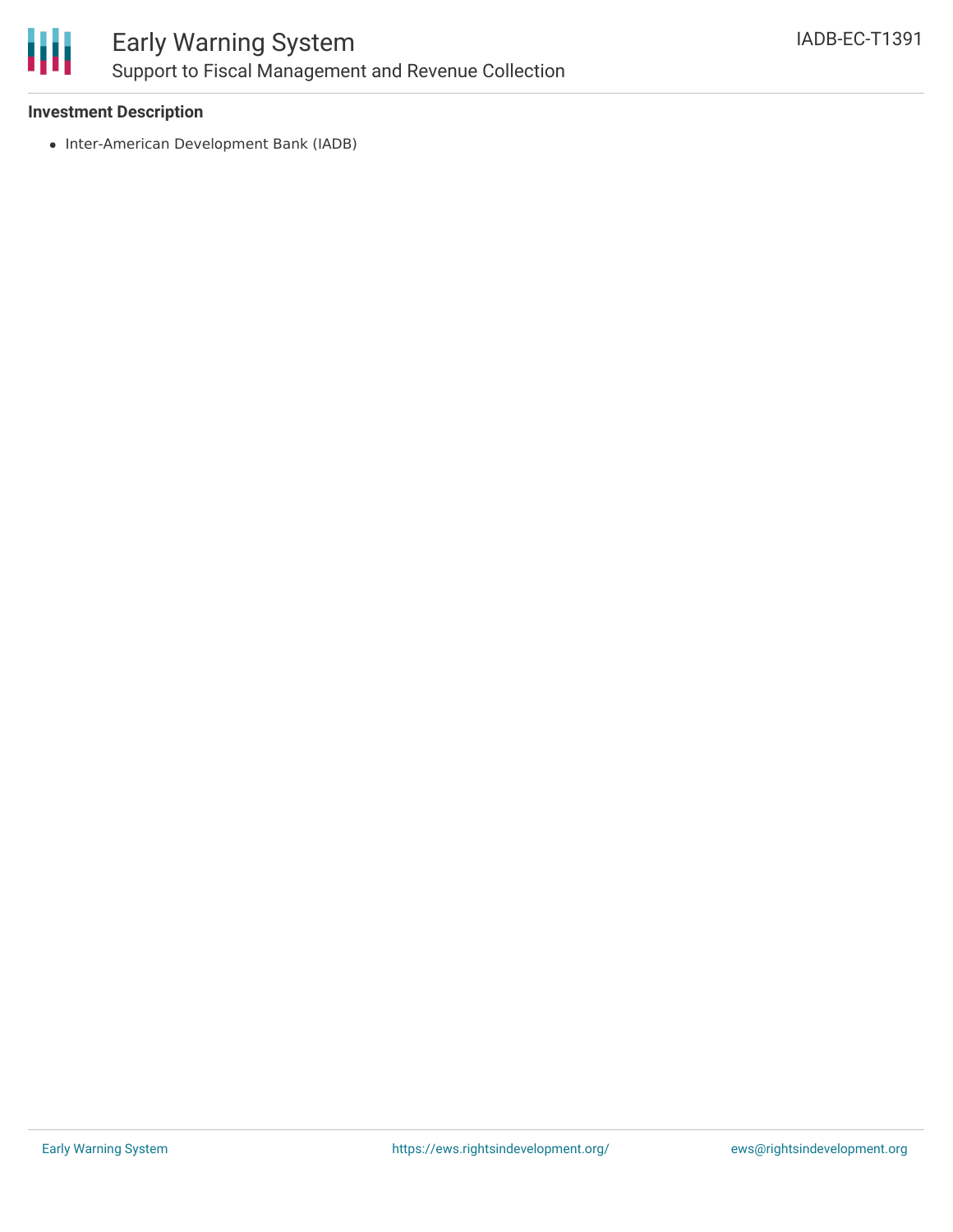

## **Contact Information**

#### ACCOUNTABILITY MECHANISM OF IADB

The Independent Consultation and Investigation Mechanism (MICI) is the independent complaint mechanism and fact-finding body for people who have been or are likely to be adversely affected by an Inter-American Development Bank (IDB) or Inter-American Investment Corporation (IIC)-funded project. If you submit a complaint to MICI, they may assist you in addressing the problems you raised through a dispute-resolution process with those implementing the project and/or through an investigation to assess whether the IDB or IIC is following its own policies for preventing or mitigating harm to people or the environment. You can submit a complaint by sending an email to MICI@iadb.org. You can learn more about the MICI and how to file a complaint at http://www.iadb.org/en/mici/mici,1752.html (in English) or http://www.iadb.org/es/mici/mici,1752.html (Spanish).